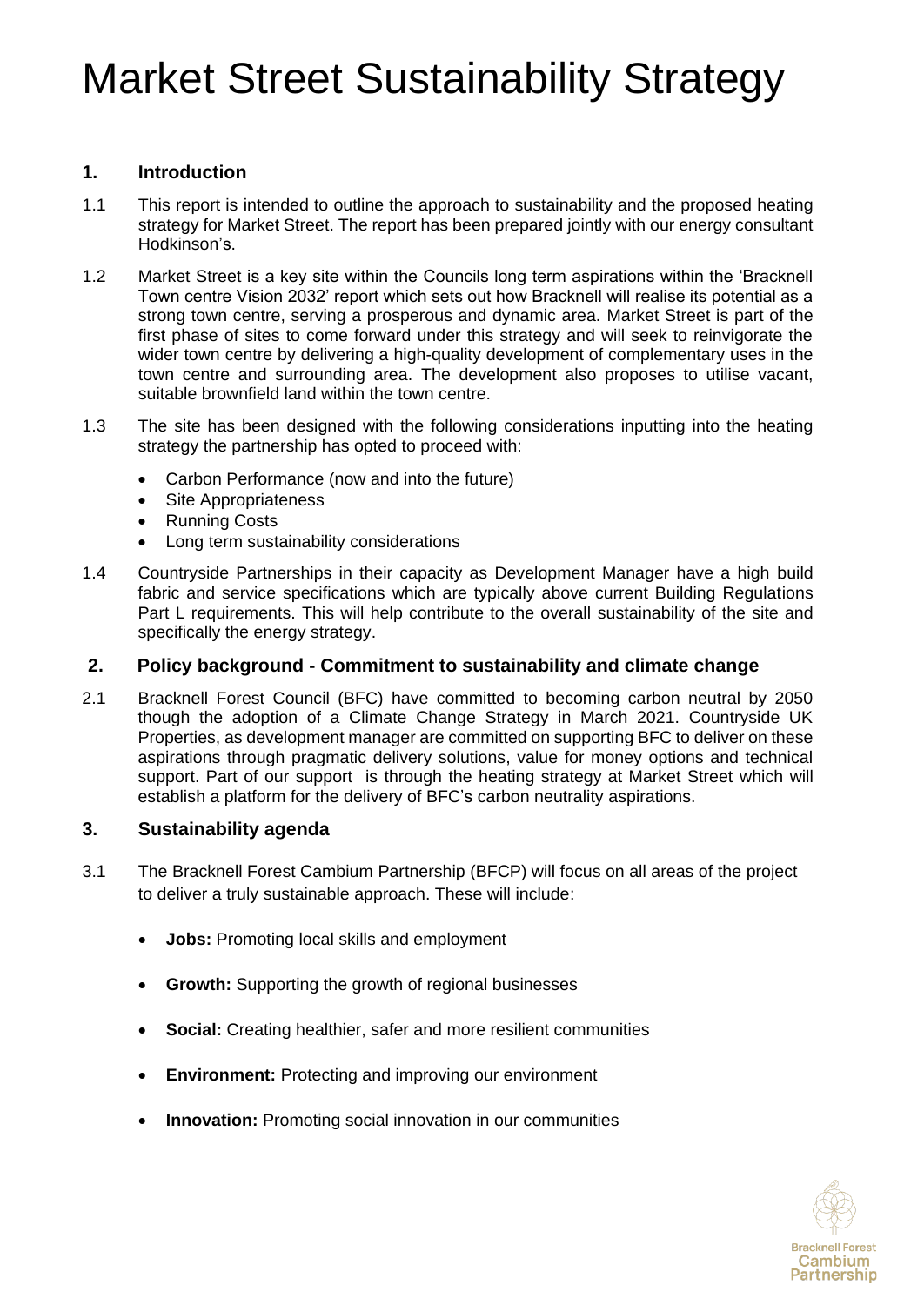### **4. Heating Strategy**

- 4.1 BFCP are progressing with an electric panel heating strategy to utilise the ever-growing greening and sustainability of the electric grid. This is all in line with prevailing standards. A significant level of photovoltaic (PV) panels will also been installed across the development.
- 4.2 The carbon performance of the electric heating strategy proposes to reduce carbon emissions by 55% over Part L 2013 baseline by 2025 and 85% by 2040.

#### **5. Site Appropriateness**

5.1 For the proposed electric strategy for Market Street, each apartment will require its own hot water cylinder. Room panel heaters provide space heating, sourced directly from the increasingly low carbon electricity grid. As all apparatus is housed inside each dwelling, amenity space or the appearance of the facades will not be adversely affected. Direct electric heating will provide a straightforward future proofed and robust form of low carbon heating at Market Street.

#### **6. Heating Strategy Conclusion**

- 6.1 We consider that an electric heating strategy is the most appropriate strategy for Market Street, as it will deliver the following:
	- Significant carbon emission reductions, both now and into future, are achieved by linking the site's heating requirements to the increasingly low carbon electricity grid. No gas heating is required as a backup supply;
	- Running costs are reasonable, and due to the size of the site significantly lower than the most appropriate alternative strategy;
	- The system is simple to install and operate, reliable whilst ensuring maintenance and replacement costs and requirements are kept low;

### **7. Key Target**

- 7.1 The key sustainability features to be delivered on this site are listed below and demonstrate the BFCP's commitment to create a place of high-quality dwellings where a reduced impact on the environment becomes a reality. We will work hard to deliver a pragmatic and wellconceived response to the need to manage the resources of the environment carefully. This will be achieved through the delivery of:
	- **Energy efficiency:** The development will target a 55% reduction in Regulated CO2 emissions beyond the Part L baseline through energy-efficiency measures and photovoltaic panels

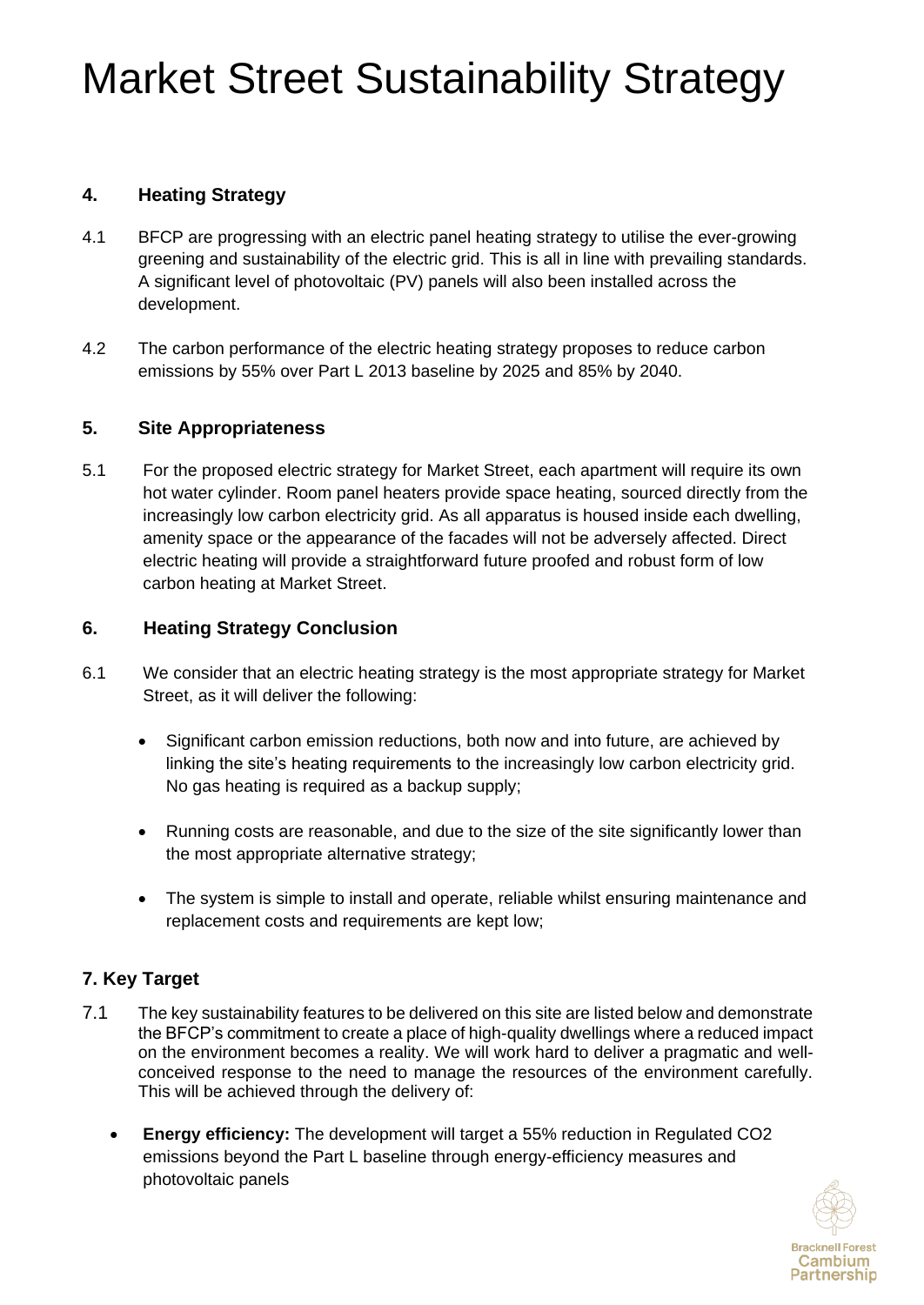- **Water efficiency:** technology will be employed to deliver water-efficient fixtures and fittings into dwellings
- **Waste and recycling:** Facilities will be provided for domestic, commercial and construction-related waste, including segregated bins for refuse and recycling
- **Materials:** Where practical, new building materials will be sourced locally to reduce transportation pollution and support the local economy. New materials will be selected based on their environmental impact
- **Sustainable Procurement Policy:** ensuring that any impacts are minimised through our procurement strategies
- **Sustainable drainage (SUDs):** will be used throughout the site which incorporates permeable paving and attenuation features
- **Sound insulation:** The dwellings are designed to exceed required sound insulation standards
- **Sustainable transport:** The site will benefit from a good existing public transport network 297 cycle storage spaces will be constructed along with electric vehicle charging points. 2 car club spaces are also proposed on the scheme
- **Biodiversity and ecology:** bespoke habitats will be created through the provision of landscaped areas, amenity space and additional tree and shrub planting across the site and the use of Brown roofs
- **Sustainable construction:** The site will aim to achieve a 'Beyond Best Practice' score with the Considerate Constructors Scheme and will closely monitor construction site impacts.
- 7.2 In addition to the above we propose to include the following sustainability enhancements where possible:
	- Energy efficient appliances within the new homes
	- Measures to improve biodiversity on the site
	- Re-use of rainwater to irrigate landscaped areas
	- All external lighting will be energy efficient and sensor controlled
	- High standards of insulation to buildings and airtightness to deliver further heating efficiencies whilst managing overheating considerations
	- Reduction in energy demands through provision of mechanical ventilation with heat recovery (MVHR)